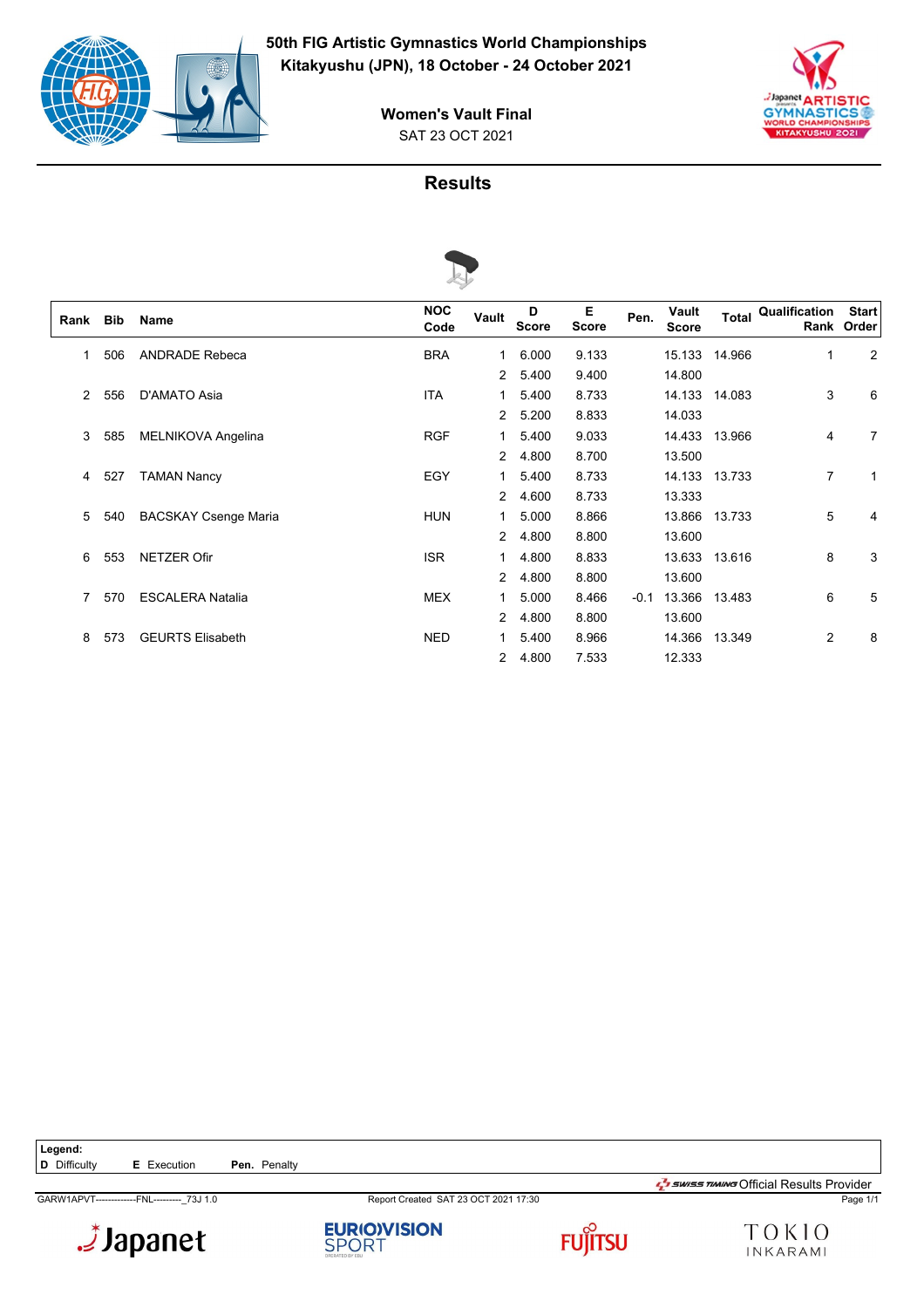



SAT 23 OCT 2021 **Women's Uneven Bars Final**

# **Results**



| Rank | <b>Bib</b> | <b>Name</b>           | <b>NOC</b><br>Code | D<br><b>Score</b> | Е<br><b>Score</b> | Pen. | Total  | Qualification | <b>Start</b><br>Rank Order |
|------|------------|-----------------------|--------------------|-------------------|-------------------|------|--------|---------------|----------------------------|
|      | 514        | WEI Xiaoyuan          | <b>CHN</b>         | 6.500             | 8.233             |      | 14.733 | 2             | 1                          |
| 2    | 506        | <b>ANDRADE Rebeca</b> | <b>BRA</b>         | 5.900             | 8.733             |      | 14.633 |               | 2                          |
| 3    | 512        | LUO Rui               | <b>CHN</b>         | 6.200             | 8.433             |      | 14.633 | 3             | 4                          |
| 4    | 585        | MELNIKOVA Angelina    | <b>RGF</b>         | 6.100             | 8.433             |      | 14.533 | 4             | 6                          |
| 5.   | 541        | <b>KOVACS Zsofia</b>  | <b>HUN</b>         | 6.200             | 8.266             |      | 14.466 | 5             | 7                          |
| 6    | 557        | <b>IORIO Elisa</b>    | ITA                | 6.200             | 8.200             |      | 14.400 | 8             | 3                          |
|      | 587        | URAZOVA Vladislava    | <b>RGF</b>         | 6.300             | 8.100             |      | 14.400 | 6             | 5                          |
| 8    | 582        | <b>MARTINS Filipa</b> | <b>POR</b>         | 6.000             | 8.066             |      | 14.066 | 9             | 8                          |
|      |            |                       |                    |                   |                   |      |        |               |                            |

GARW1APUB-------------FNL---------\_73I 1.0 Report Created SAT 23 OCT 2021 19:29 Page 1/1



 $\frac{1}{2}$ swiss TIMING Official Results Provider





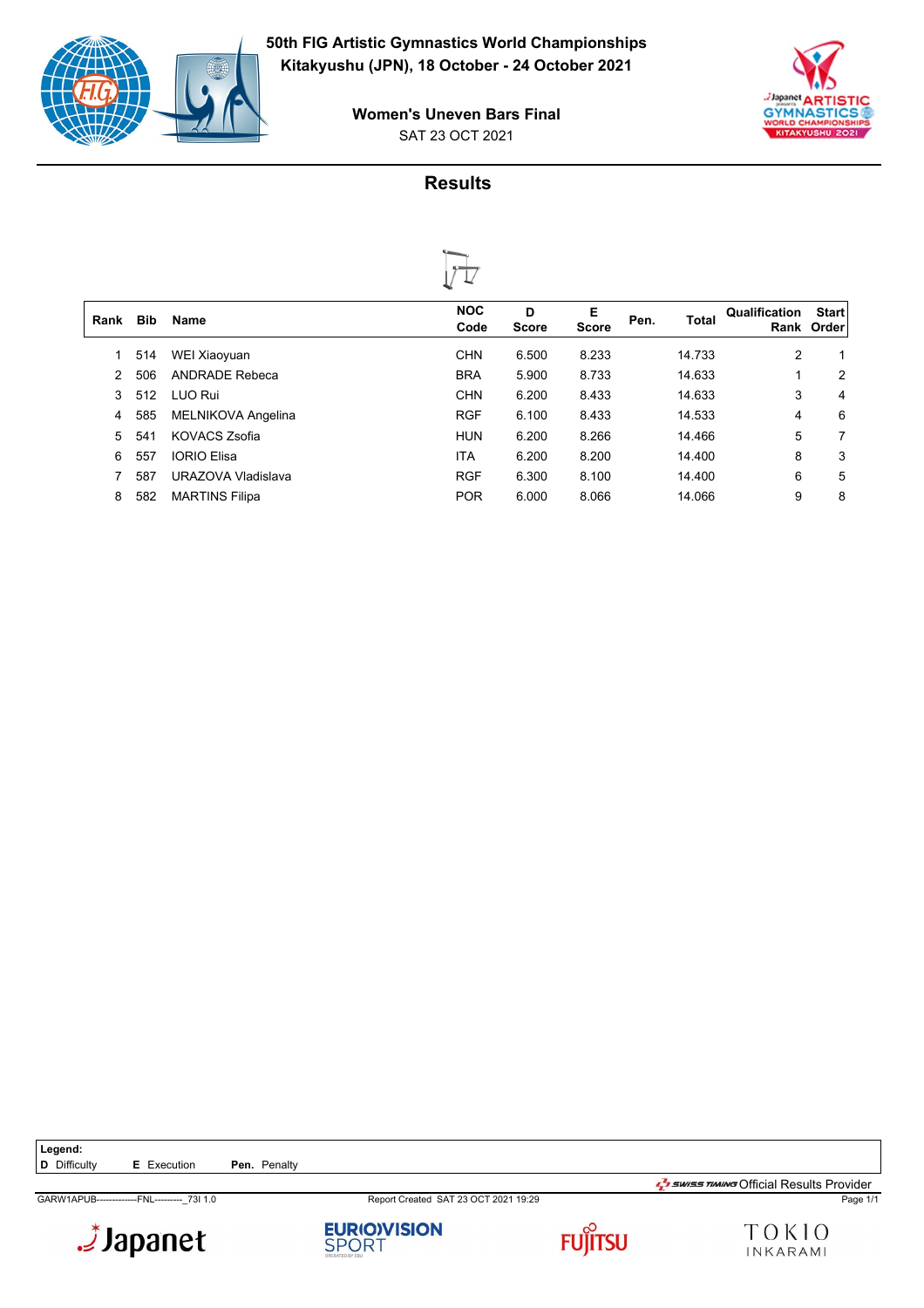



SUN 24 OCT 2021 **Women's Balance Beam Final**

# **Results**



|            |                              | $\tilde{\phantom{a}}$ |                   |                   |      |              |                       |                       |
|------------|------------------------------|-----------------------|-------------------|-------------------|------|--------------|-----------------------|-----------------------|
| <b>Bib</b> | Name                         | <b>NOC</b><br>Code    | D<br><b>Score</b> | Е<br><b>Score</b> | Pen. | <b>Total</b> | Qualification<br>Rank | <b>Start</b><br>Order |
| 558        | ASHIKAWA Urara               | <b>JPN</b>            | 5.900             | 8.200             |      | 14.100       | 6                     | 3                     |
| 537        | <b>SCHAEFER-BETZ Pauline</b> | <b>GER</b>            | 5.400             | 8.400             |      | 13.800       | 3                     | 4                     |
| 561        | MURAKAMI Mai                 | <b>JPN</b>            | 5.800             | 7.933             |      | 13.733       | 9                     | 6                     |
| 612        | <b>WONG Leanne</b>           | <b>USA</b>            | 5.500             | 7.833             |      | 13.333       | 4                     | 9                     |
| 512        | LUO Rui                      | <b>CHN</b>            | 5.800             | 7.500             |      | 13.300       | 1                     | 2                     |
| 506        | <b>ANDRADE Rebeca</b>        | <b>BRA</b>            | 5.400             | 7.100             |      | 12.500       | 9                     | 5                     |
| 585        | MELNIKOVA Angelina           | <b>RGF</b>            | 5.400             | 7.000             |      | 12.400       | $\overline{2}$        | 8                     |
| 610        | di CELLO Kayla               | <b>USA</b>            | 4.900             | 6.966             |      | 11.866       | 7                     | 7                     |
| 588        | <b>VORONA</b> lana           | <b>RGF</b>            | 5.200             | 6.633             |      | 11.833       | 5                     | 1                     |
|            |                              |                       |                   |                   |      |              |                       |                       |

GARW1APBB-------------FNL---------\_73I 1.0 Report Created SUN 24 OCT 2021 17:58 Page 1/1









 $\frac{1}{2}$ swiss TIMING Official Results Provider